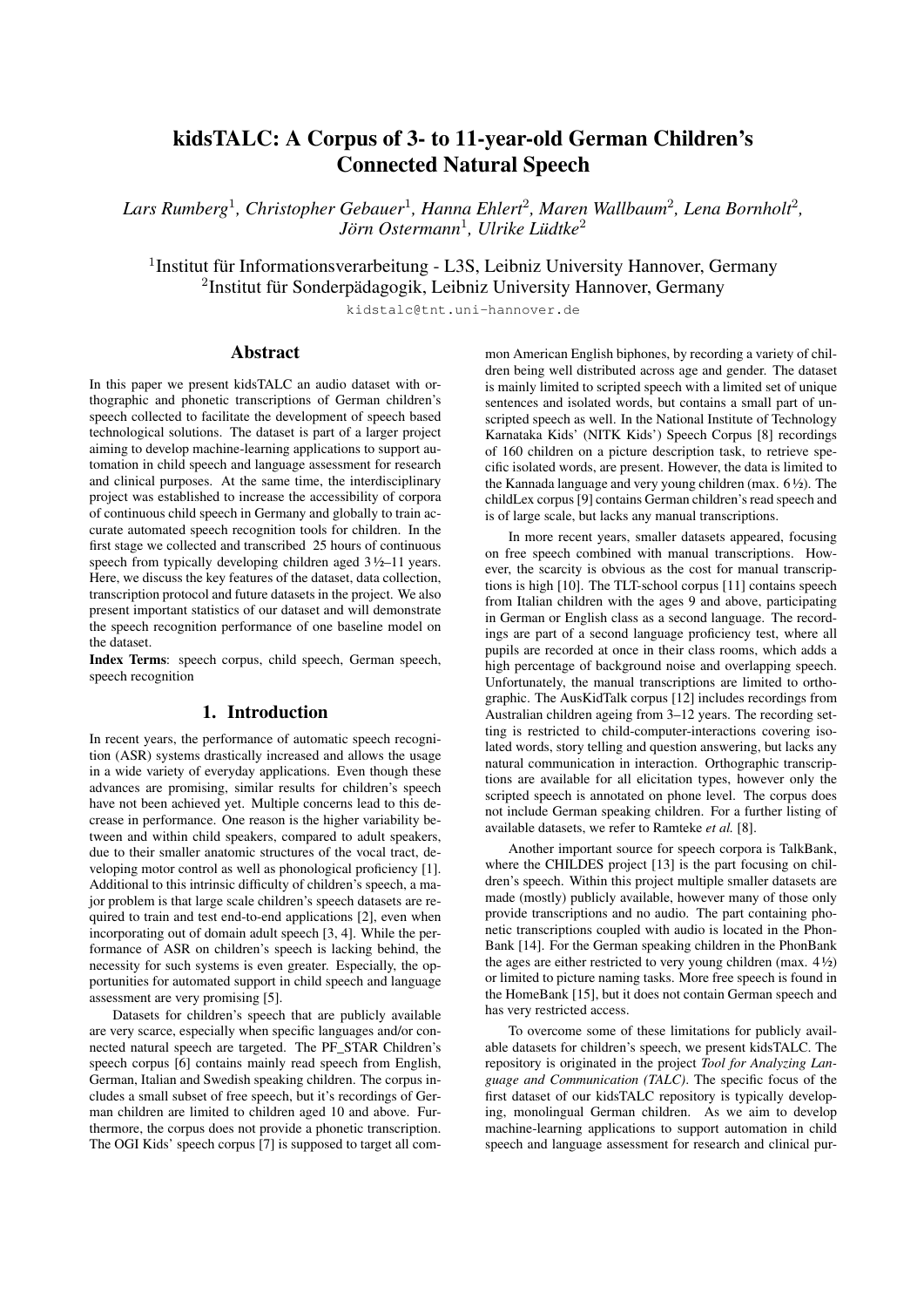poses, we have major requirements towards our own dataset. This results in the following contributions, which emphasize the necessity of our dataset:

- A collection of connected, German speech from children of various age and language status
- Manual, revised, orthographic and phonetic transcriptions of all the collected speech data
- Annotations of the scripted speech for developmental errors regarding phonetics, phonology, syntax, morphology and semantics
- Public access to the kidsTALC repository for research purposes<sup>1</sup>

## 2. Data Acquisition

The motivation to collect kidsTALC is the training of machinelearning applications to support language sample analysis for research and clinical purposes, with the elicitation contexts focus on natural, spontaneous child speech. Therefore, a number of requirements arise towards our dataset. As the transfer from ASR trained on isolated speech is difficult, the recording setup needs to focus on connected natural speech and cover typical clinical elicitation contexts used in speech and language assessment, as well as everyday speech production of children. Additionally, a large scale of data samples and a wide range of different speakers is necessary to allow robust training of machine-learning applications. All data needs to be transcribed orthographically and phonetically, to allow a variety of analysis, e. g., regarding speech sound error patterns or incorrect syntax. To increase the resulting performance of the machine-learning application the quality of the transcriptions needs to be as high as possible, especially concerning the inter-transcriber variance. The repository needs to provide annotations regarding all necessary error patterns, e. g., on phonetics, syntax or morphology level, with enough speaker examples. In the following section, we will describe how we addressed all the requirements, while keeping balance between high quality of the data and annotation costs.

#### 2.1. Participants

Participants for the entire repository are being recruited from a network of collaborating preschools, kindergartens and elementary schools. Prior to participation, caregivers provide a written consent for inclusion in the kidsTALC repository. Verification of eligibility criteria of the participating children is obtained from caregivers and teachers. Eligibility criteria for the first dataset presented here are:  $3\frac{1}{2}$ –11 years, monolingual German speakers, typically developing. Additionally, children are excluded from the dataset, if the examiners have concerns about their language development during data collection. However, the dataset includes children with age-related developmental speech and language errors typical for monolingual acquisition of German on all linguistic levels, such as phonological errors, case marking errors or neologisms [16, 17]. The dataset is stratified for these errors to include at least four examples of all typical errors in this age range. The dataset is divided in four age groups: 3;6–4;11 (AG1), 5;0–6;11 (AG2), 7;0–8;11 (AG3), 9;0–10;11 (AG4) years. The notation for the age is in the format *years;months*. The duration of the recordings, including speech of the child and the examiner, ranges

from 30–60 min, whereas the proportion of child utterances is on average 15.6 min (ranging in 5–30 min). A more detailed distribution is found in Sec. 3.2.

#### 2.2. Setting

The samples are collected in an examiner-child interaction. Examiners are trained speech language therapists or speech language therapy students. The recordings take place at home or in the kindergarten/preschool of the children in a quiet room with no or little background noise. Few recordings include utterances of a second child (e. g., a sibling), but are marked as such.

Material for sample elicitation are seven different wordless picture books appropriate for children of the different age groups, e.g., "Quest" [18], "All Around Bustletown: Spring" [19], "Good Night Gorilla" [20]. In some cases the children additionally bring own books to the recording session. The children have free choice of the books they want to look at with the examiner or engage in conversational discourse on topics of their choice spawned by the books' content. The elicitation context therefore varies between narrative (story telling), picture description and conversational discourse. Tied to these different elicitation contexts is a various degree of spontaneity of the connected speech in the samples. Story telling and picture description represent to a lesser degree natural communication, because they are language tasks, whereas the parts with conversational sampling reflect intrinsically motivated communicative interaction. This impacts the speech itself, for example fluency, pitch or stress and can thereby influence automated processing.

The examiner protocol for data collection includes two main aspects. Firstly, to ask open-ended questions, especially external state questions (e. g., "What's happening?"), as they are thought to facilitate (complex) speech production [21], and secondly, to avoid overlapping speech, maximizing the amount of processable child utterances. For audio recording an Olympia dictaphone (LS-P1) is utilized and placed close to child's mouth (distance of 10–50 cm). The sound is stored in an uncompressed format (.WAV) at a sampling frequency of 96 kHz and a bit depth of 24 bit.

### 2.3. Data Transcription and Annotation

Manual transcriptions and annotations of all recordings are compiled. Adult and child utterances are transcribed orthographically (standard German) and additionally child utterances are transcribed phonetically (verbatim). Overlapping, unintelligible and non-verbal (e. g., laughing or coughing) parts are marked. Systematic developmental errors regarding speech sound, grammar and vocabulary, as well as elicitation context are annotated.

Transcriptions and annotations are completed by trained graduate students of speech language therapy, trained speech language therapists and a professional transcription agency. To ensure reliability and consistency of all transcriptions and annotations, a transcription protocol incorporating a three step procedure for each recording is applied. Initial orthographic and phonetic transcription are generated and, secondly, checked by a different transcriber. Finally, the phonetic transcriptions are checked by a professional transcription agency. In case of transcription differences, the concerning passage is discussed until consensus is reached.

In addition, to account for the developmental errors that are non-perceptible purely based on the recordings, all audios are accompanied by metadata. These metadata contain informa-

<sup>&</sup>lt;sup>1</sup>To apply for the dataset, please contact us or visit https://www. tnt.uni-hannover.de/en/project/talc/.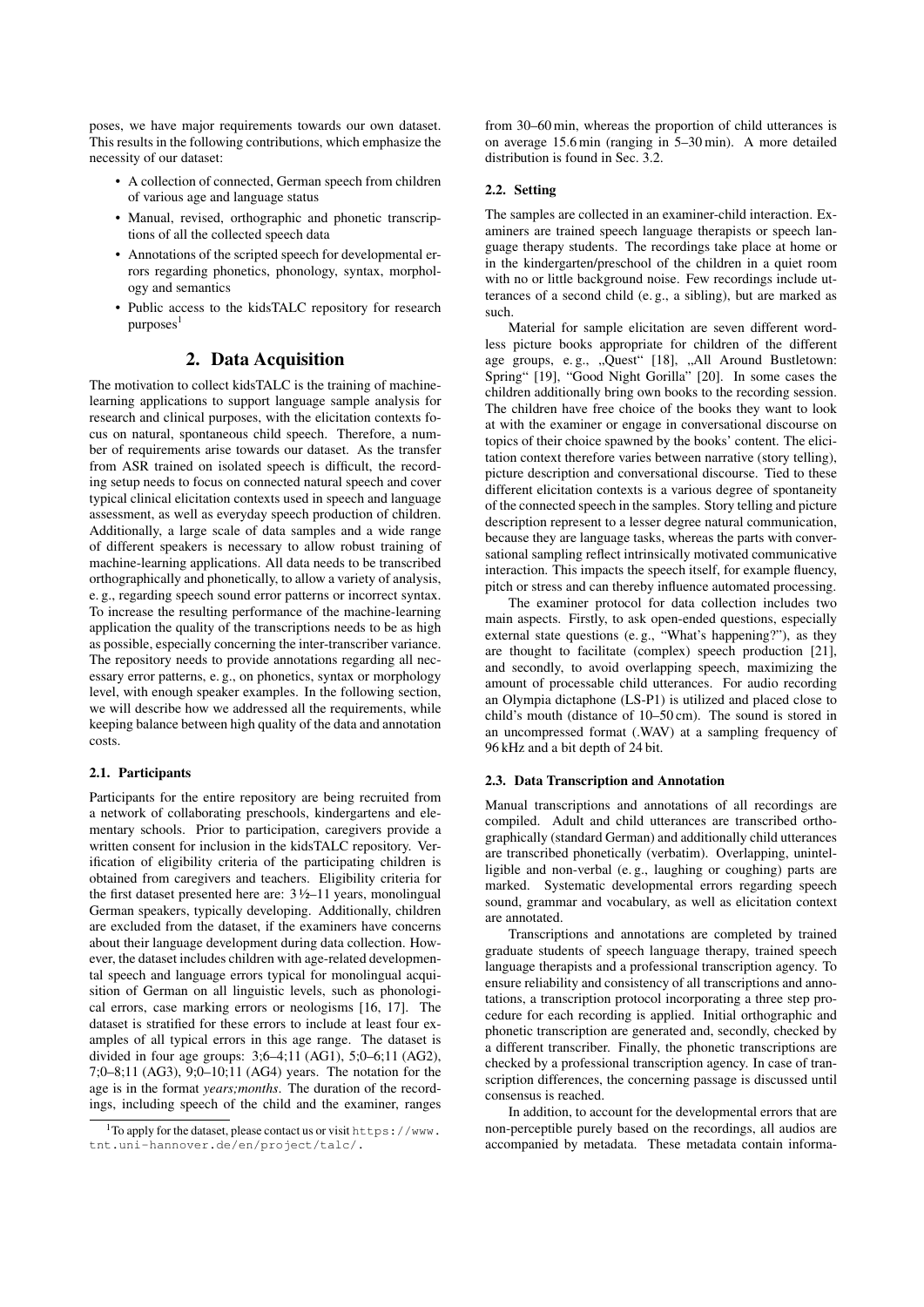tion about voice quality (e. g., nasality due to infections of the respiratory tract) and speech sound errors identified by the examiners while conducting the data collection. Developmental speech and language errors are annotated manually and checked by a second annotator. Additional annotation regarding elicitation context (in this dataset: picture description, story telling, conversational discourse) is conducted once, if the dataset contains more than one elicitation context. In a subsequent step all recordings are anonymized to protect the identity of the children, i. e., all names or personal information are replaced with a special token in the transcriptions and the audio is corrupted with silence. For transcription and annotation the ELAN tool [22] is utilized.

#### 2.4. Phonetic Token Set

The project uses a simplified chart of the International Phonetic Alphabet (IPA) for German pronunciation, to balance required detail and practicability of the phonetic transcriptions. The phone selection is guided by a dual perspective. On the one hand, from a speech language therapist perspective, the set should be sufficient enough to allow the identification of speech sound errors in typically developing children and in children with speech, language and communication needs, such as developmental language disorders or speech sound disorders. On the other hand, IPA elements not seen relevant for screening purposes could be omitted, reducing the difficulties that arise for the ASR software, as well as the difference between two transcribers. Therefore, the project's IPA set aims for a broad transcription [23]. It excludes diacritics, suprasegmentals except vowel length marking, and some IPA characters for German, such as semivowls and few consonants, e. g., the glottal stop /P/.

## 3. Statistical Analysis

In this section we summarize key features of the first dataset in our kidsTALC repository. As mentioned before, the quality of the transcriptions is important, especially if robust software based on machine-learning is targeted. To quantify the variance in the transcriptions without any control steps, we will perform a transcriber agreement study. This will demonstrate errors, which humans have problems separating and models will most likely have as well. Closing, we will show the age, word, and phone distribution, respectively.

#### 3.1. Transcriber Agreement

To analyse the agreement of the transcribers for the phonetic transcription, we randomly selected six short, six average, and six long utterances for both male and female speakers of each of the four age groups. These 144 utterances were then transcribed by three of the transcribers. We computed the phone error rate (PER) between each pair of the three transcriptions, as well as the PER to the final transcript, which has undergone all steps described in Sec. 2.3. The average inter-transcriber PER is 14.6 %. The average PER of a transcript to the final transcript is 12.8 %. The most common disagreements are related to the elongation mark on vowels, substitutions of similar vowels (/e/ and  $\sqrt{a}$  with  $\sqrt{e}$  and  $\sqrt{a}$  with  $\sqrt{e}$ , substitutions of the nasals  $\sqrt{n}$ and  $/n/$ ; and deletions/insertions of trailing  $/t/$  sounds especially for the German words *und* and *jetzt*, for which the final /t/ is also commonly omitted in adult speech. These disagreements have only minor relevance for child speech and language assessment. Furthermore, we expect the final transcript to be more consistent than these numbers suggest due to our multi-level transcription process. Nevertheless, the user of the corpus should remain aware of these imperfections of the phonetic transcription.

#### 3.2. Age Distribution

In Tab. 1 the speakers from the first dataset are displayed. Of special interest are the younger children of course, due to higher variance in speech production. For the test set a boy and a girl of each age group are selected. We also suggest a development subset of the train set with a similar distribution as the test set. The ground truth for the test set is not publicly available, but a leader board will be hosted on our repository's web page.

Table 1: *Age distribution separated by our four age groups and sex. We display the total quantity of children's speech, as well as the subset of the corpus ignoring utterances with hard to understand, or overlapping speech in round brackets, both in minutes. The number of speakers is in square brackets.*

| age           | sex | train             | test             |  |
|---------------|-----|-------------------|------------------|--|
| $3:6 - 4:11$  | f   | 84.1 (62.7) [6]   | $17.2(14.9)$ [1] |  |
|               | m   | 67.5(45.6)[4]     | 17.8(10.7)[1]    |  |
| $5:0 - 6:11$  | f   | 153.8 (98.9) [8]  | $22.2(10.2)$ [1] |  |
|               | m   | 149.4 (92.6) [8]  | 16.7(12.7)[1]    |  |
| $7:0 - 8:11$  | f   | 22.5(12.8)[2]     | 14.1 $(7.5)$ [1] |  |
|               | m   | 46.0 $(26.2)$ [3] | 12.3(11.2)[1]    |  |
| $9:0 - 10:11$ | f   | 30.6(22.2)[3]     | 9.7(8.6)[1]      |  |
|               | m   | 74.6 (44.8) [5]   | 11.3(8.2)[1]     |  |

#### 3.3. Word Distribution

In the first part of the kidsTALC dataset ∼ 4300 unique words with ∼ 7600 unique pronunciations are used over a total of around 55 thousand uttered words. This represents the proportions in round brackets of Tab. 2. Fig. 1 demonstrates the word and pronunciation distribution, especially that the dataset only contains few samples for most of the pronunciation variants.

#### 3.4. Phone Distribution

Fig. 2 demonstrates the phone distribution in the first part of our kidsTALC repository. In total 176 thousand phones are uttered, distributed over 40 different phones. These numbers represent the subset of the corpus in round brackets of Tab. 2.

### 4. Automatic Speech Recognition

In this section we demonstrate the usage of our dataset on an ASR model trained end-to-end. We implemented the baseline using SpeechBrain [24]. The feature extractor computes Mel spectrograms based on the raw audio, with a window size of 25 ms and a hopping length of 10 ms. The spectrograms are processed by multiple convolutional layers and then in turn passed to a bi-directional recurrent neural network. Finally, the output is processed by a dense layer to compute the softmax function over our phone set for each time frame. The model is trained using the connectionist temporal classification (CTC) loss [25]. In Tab. 2 the PER is shown for our train and test set.

To ease reproduceability, we used for training the recipe from SpeechBrain [24] found at *recipes/TIMIT/ASR/CTC*. From this recipe, we adjusted the dataset pipeline, to fit our dataset. Furthermore, we adjusted learning rate  $(l_r = 0.0003)$ , optimizer (Adam [29]), and the scheduler (OneCycleLR [30]). To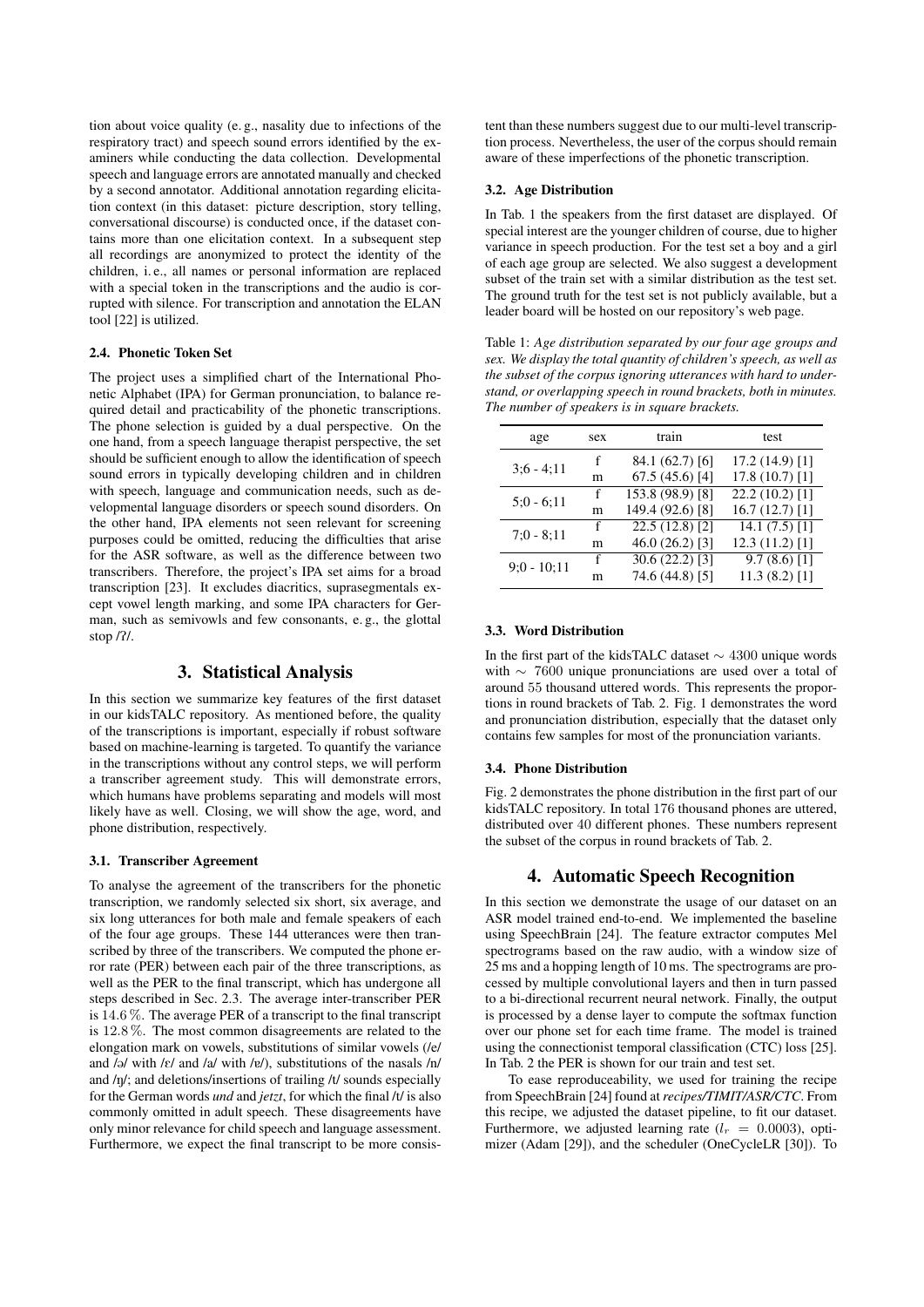

Figure 1: *Cumulative graph of total uttered words over unique words or pronunciations, sorted by frequency. Orange represents the phonetic transcription, where a few unique pronunciation variants account for a high fraction of the total uttered words. The flat end of the graph demonstrates that the dataset contains many words with only few samples. The blue line represents the orthographic transcript, the major difference is that multiple pronunciations exists for a single orthographic word.*



Figure 2: *Occurrence of each phone in the first dataset of the kidsTALC repository. Not all phones, especially the ones representing mispronunciations, e. g., lisping, are present, as the datasets contains only typically developing children.*

further stabilize the training we removed all the augmentation and only applied frequency masking [31]. However, the optimization algorithm stays unchanged and we have not tuned any of the other hyperparameters, e. g., the model structure.

The high values of the PER demonstrate the difficulties that arise with children's speech. The lower PER of the test split compared to the dev split can be explained by difficulties for single children. The PER per speaker ranges from under 15 % to over 40 %. Including adult speech, and therefore increasing the size and diversity of the train set, does have a positive effect.

## 5. Recording Status and Future Datasets

The dataset presented here is only a first step towards a greater repository, which will be extended in the next years to target automation in child speech and language assessment. By now we are targeting monolingual German speakers, without a regional dialect, which are typically developing. In the future we will include children with spoken and written language dis-

Table 2: *Phone error rate on our development and test set for a baseline model trained using SpeechBrain [24]. We trained the model purely based on our dataset and in combination with the mozilla common voice (MCV) dataset [26]. We translated the orthographic transcriptions in MCV using an external pronunciation dictionary [27] based on data from BAS [28] to create phonetic labels.*

|                | Dev   | <b>Test</b> |
|----------------|-------|-------------|
| kidsTALC       | 35.75 | 26.18       |
| kidsTALC + MCV | 32.50 | 24.04       |

orders, younger children, children with other first languages, e. g., Afrikaans, and various elicitation contexts of connected speech. A short summary of the already timed datasets, or datasets which we are already recording, is given in Tab. 3.

Table 3: *Recording status of all planned datasets, part of our kidsTALC repository. The presented dataset is in the first row and will be extended in the near future. Besides the estimated year of completion, the final number of kids and the number which have been fully transcribed are stated. The recording type, i.e., spontaneous (S) or read (R) speech, as well as the language status of the included children, differing between typically developing (TD), developmental language disorder (DLD), speech sound disorder (SSD) and reading difficulty (RD) is given. The age range of the participating children is stated last.*

| Date | Tot. | Comp.    | Type | Dev.      | Age           |
|------|------|----------|------|-----------|---------------|
| 2022 | 90   | 47       | S    | TD        | $3:6 - 10:11$ |
| 2023 | 40   | $\theta$ | S    | <b>TD</b> | $3:0 - 7:0$   |
| 2024 | 60   | 0        | S    | DLD/SSD   | $3:0 - 7:0$   |
| 2024 | 100  | 0        | R    | TD/RD     | $8:0 - 10:0$  |

## 6. Conclusions

kidsTALC is the first German speech corpus that addresses the modern standards to meet the requirements for developing automatic tools to support language sample analysis in research and clinical applications. The repository consists of multiple datasets (all containing connected speech), to represent different recording settings, language status, and ages. In the final version the repository will contain recordings from about 300 children (of which 47 are finished), while their age range will span Kindergarten to elementary school. The elicitation contexts will cover various settings along the unstructured-structured continuum, such as free play, story tell, conversational discourse or read texts with a focus on spontaneous language. Also children with various oral and written language abilities will be included in the corpus, such as typically developing children and children with developmental language disorder or speech sound disorder. kidsTALC promises to have great impact on the development of machine-learning applications to support automation in child speech and language assessment in German speaking regions.

## 7. Acknowledgements

We would like to thank all families and children who participated in creating this dataset supporting the kidsTALC repository.